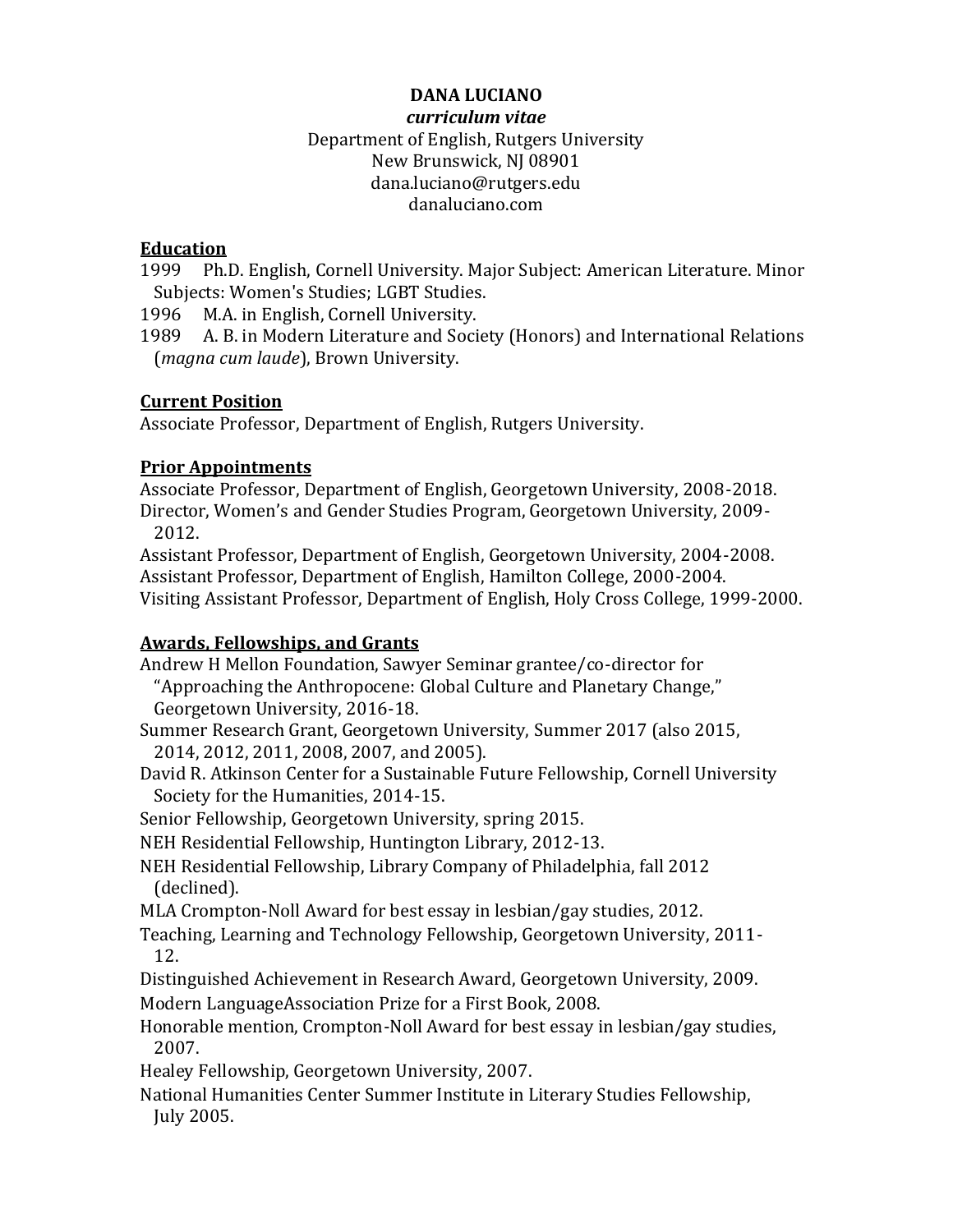#### **Books and Journal Issues**

Monographs:

*Arranging Grief: Sacred Time and the Body in Nineteenth-Century America.* New York University Press (Sexual Cultures series), 2007. Winner of the Modern Language Association's Prize for a First Book, December 2008.

How the Earth Feels: Geological Fantasy in the Nineteenth Century U.S. In progress. *Time and Again: The Affective Circuits of Spirit Photography*. In progress.

Edited collections and journal issues:

- "Afterlives of Nineteenth-Century American Racism," forum for *J19: The Journal of Nineteenth-Century Americanists* 6:1, spring 2018.
- "Queer Inhumanisms." Special double issue of *GLQ: A Journal of Lesbian and Gay Studies,* co-edited with Mel Y. Chen. Vol. 22 nos. 2-3, spring/summer 2015.
- *Unsettled States: Nineteenth-Century American Literary Studies.* Essay collection, coedited with Ivy G. Wilson, NYU Press, 2014.
- *Social Text Periscope* dossier on *Cruel Optimism* and conversation with author Lauren Berlant, 2013. [http://www.socialtextjournal.org/periscope/cruel](http://www.socialtextjournal.org/periscope/cruel-optimism/)[optimism/](http://www.socialtextjournal.org/periscope/cruel-optimism/)

#### **Essays and Book Chapters**

- "Ghosts of Another Time: Spiritualism, Photography, Enchantment," in Christopher Castiglia and Susan Gillman, eds., *Neither the Time nor the Place: Today's Nineteenth Century,* University of Pennsylvania Press, forthcoming 2019.
- "Queer Temporalities and the Play of Mourning," in Siobhan B. Somerville, ed, *Cambridge Companion to Queer Studies,* forthcoming 2019.
- "Queer Inhumanisms Revisited" (co-authored with Mel Y. Chen), *GLQ: A Journal of Lesbian and Gay Studies,* forthcoming 2019.

"The Memory of Water," in Tanja Widmann and Tonio Kroeger, eds, *Post-Apocalyptic Realism*, Museum Brandhorst Publications, forthcoming 2019.

- "The Anthropocene, 1492-???? (or, I Wish I Knew How to Quit You)," in Cody Marrs and Christopher Hager, eds., *Timelines of American Literature,* Johns Hopkins University Press, forthcoming 2018.
- Introduction to "Afterlives of Nineteenth-Century American Racism," *J19: The Journal of Nineteenth-Century Americanists* 6:1, spring 2018.
- "Romancing the Trace: Edward Hitchcock's Speculative Ichnology," in Tobias Menely and Jesse Oak Taylor*,* eds*., Anthropocene Reading: Literary History in Geologic Times*, Penn State University Press, 2017.
- "Touching Seeing," *American Literary History* 28:1*,* spring 2016.
- "Speaking Substances: Rock," *Los Angeles Review of Books*, April 12, 2016. <https://lareviewofbooks.org/article/speaking-substances-rock/>
- "How the Earth Feels: Interview," *Transatlantica: Revue d'études américaines,* Special issue on Deep Time. Winter 2015.

<https://journals.openedition.org/transatlantica/7362>

"Has the Queer Ever Been Human?" (co-authored with Mel Y. Chen), introduction to "Queer Inhumanisms." Special double issue of *GLQ: A Journal of Lesbian and Gay Studies,* co-edited with Mel Y. Chen. 22:2-3, spring/summer 2015.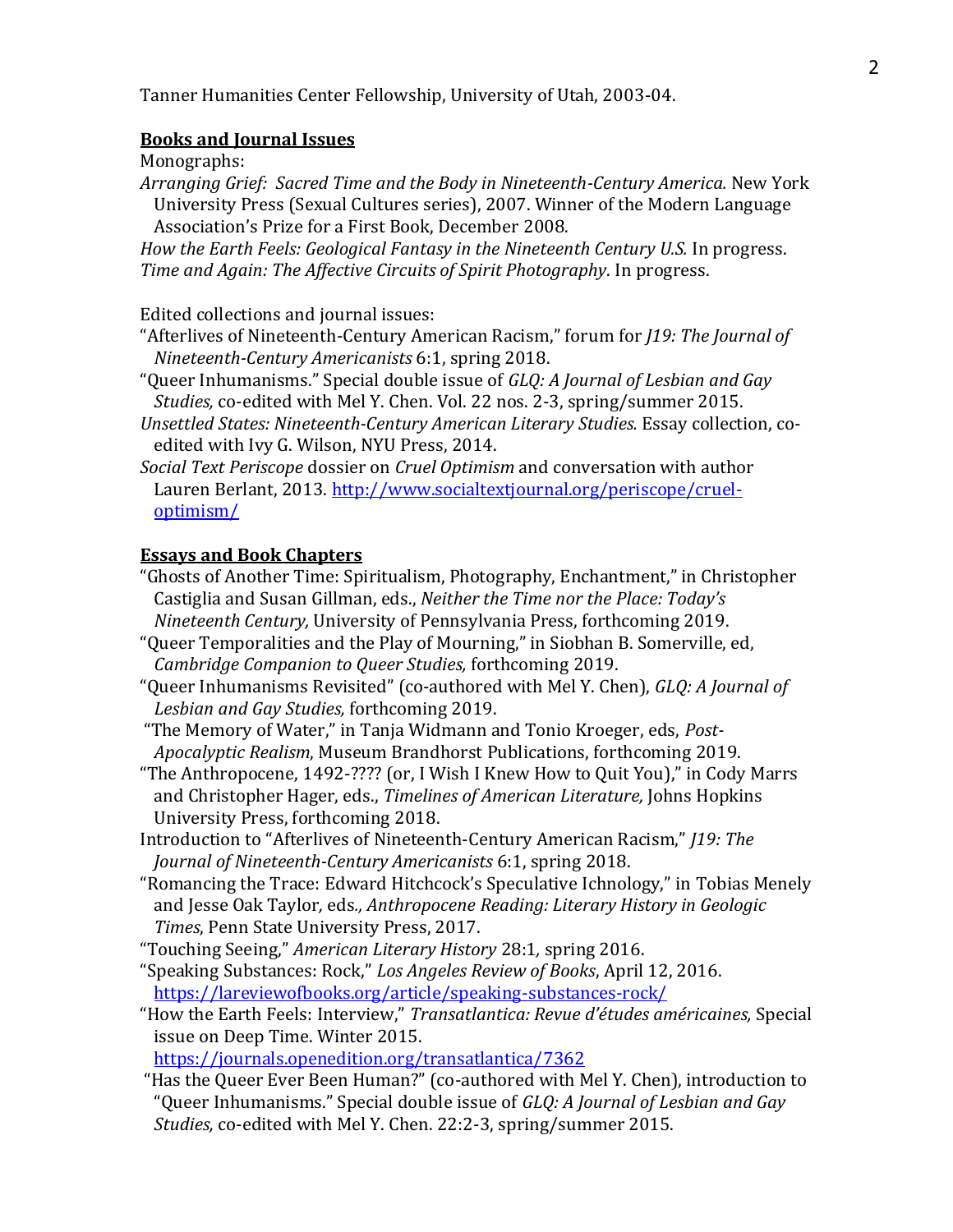- "Tracking Prehistory." *J19: The Journal of Nineteenth-Century Americanists,* forum on monstrosity, ed. John Lardas Modern. Spring 2015.
- ["The Inhuman Anthropocene,"](http://avidly.lareviewofbooks.org/2015/03/22/the-inhuman-anthropocene/) *Avidly/Los Angeles Review of Books,* March 22, 2015. <http://avidly.lareviewofbooks.org/2015/03/22/the-inhuman-anthropocene/>
- "Sacred Theories of Earth: Matters of Spirit in William and Elizabeth Denton's *The Soul of Things*." *American Literature* 86:4, special issue, "After the Post-Secular." December 2014.
- ["Introduction: On Moving Ground,"](http://www.danaluciano.com/uploads/3/9/0/8/39087971/luciano_intro_us.pdf) in *Unsettled States: Nineteenth-Century American Literary Studies*, co-edited with Ivy G. Wilson (NYU Press, 2014).
- "Unrealized: The Queer Time of *The Hermaphrodite*," in Gary Williams and Renée Bergland, eds., *Philosophies of Sex: Essays on The Hermaphrodite* (Ohio State University Press, 2012).
- "Nostalgia for an Age Yet to Come: *Velvet Goldmine's* Queer Archive," in E.L. McCallum and Mikko Tuhkanen, eds., *Queer Times, Queer Becomings* (SUNY Press, 2011). Winner, MLA Crompton-Noll Award, 2012.
- "Geological Fantasies, Haunting Anachronies: Eros, Time, and History in Harriet Prescott Spofford's 'The Amber Gods,'" *ESQ: A Journal of the American Renaissance*  55:3-4, Special Issue, "Come Again?" December 2009.
- "Coming Around Again: The Queer Momentum of *Far from Heaven*," *GLQ* 13:2-3 (Spring/Summer 2007), special issue on "Queer Temporalities," ed. Elizabeth Freeman, pp. 249-72. Honorable mention, MLA Crompton-Noll Award, 2007.
- "Representative Mournfulness: Nation and Race in the Time of Lincoln," in Lucy E. Frank, ed., *Representations of Death in Nineteenth Century US Writing and Culture*  (Ashgate Press, 2007).
- "Love's Measures," contribution to roundtable on *Brokeback Mountain*, ed. Scott Herring, *GLQ* 13:1 (Winter 2006).
- "Mourning," in Janet Gabler-Hover and Robert D. Sattelmeyer, eds. *American History through Literature, 1820-1870* (Scribner, 2005).
- "Melville's Untimely History: 'Benito Cereno' as Counter-Monumental Narrative," *Arizona Quarterly* 60:3 (Fall 2004).
- "The Gothic Meets Sensation: Brockden Brown, Poe, Southworth and Lippard," in Shirley Samuels, ed, *Companion to American Fiction 1780-1865* (Blackwell Press, 2004).
- "Voicing Removal: Mourning (as) History in Catherine Maria Sedgwick's *Hope Leslie,*" *The Western Humanities Review* 58:2 (Fall 2004). Reprinted in *Nineteenth Century Literary Criticism: 19th Century American Women Social Activists (1): Indian Rights* (Gale, forthcoming.)
- "Passing Shadows: Melancholy Nationality and Black Publicity in Pauline E. Hopkins's *Of One Blood*," in David Eng and David Kazanjian, eds., *Loss: The Psychic and Social Contexts of Melancholia* (University of California Press, 2003).
- "Invalid Relations: Henry James's *The Portrait of a Lady*," *The Henry James Review*  23:2 (May 2002).
- "'Perverse Nature': *Edgar Huntly* and the Novel's Reproductive Disorders," *American Literature* 70:1 (March 1998).
- "This is not religion, this is terrorism!" *Documents* 4/5 (1994). Reprinted in *Fillip* 17 (Fall 2012).

# **Other Writing**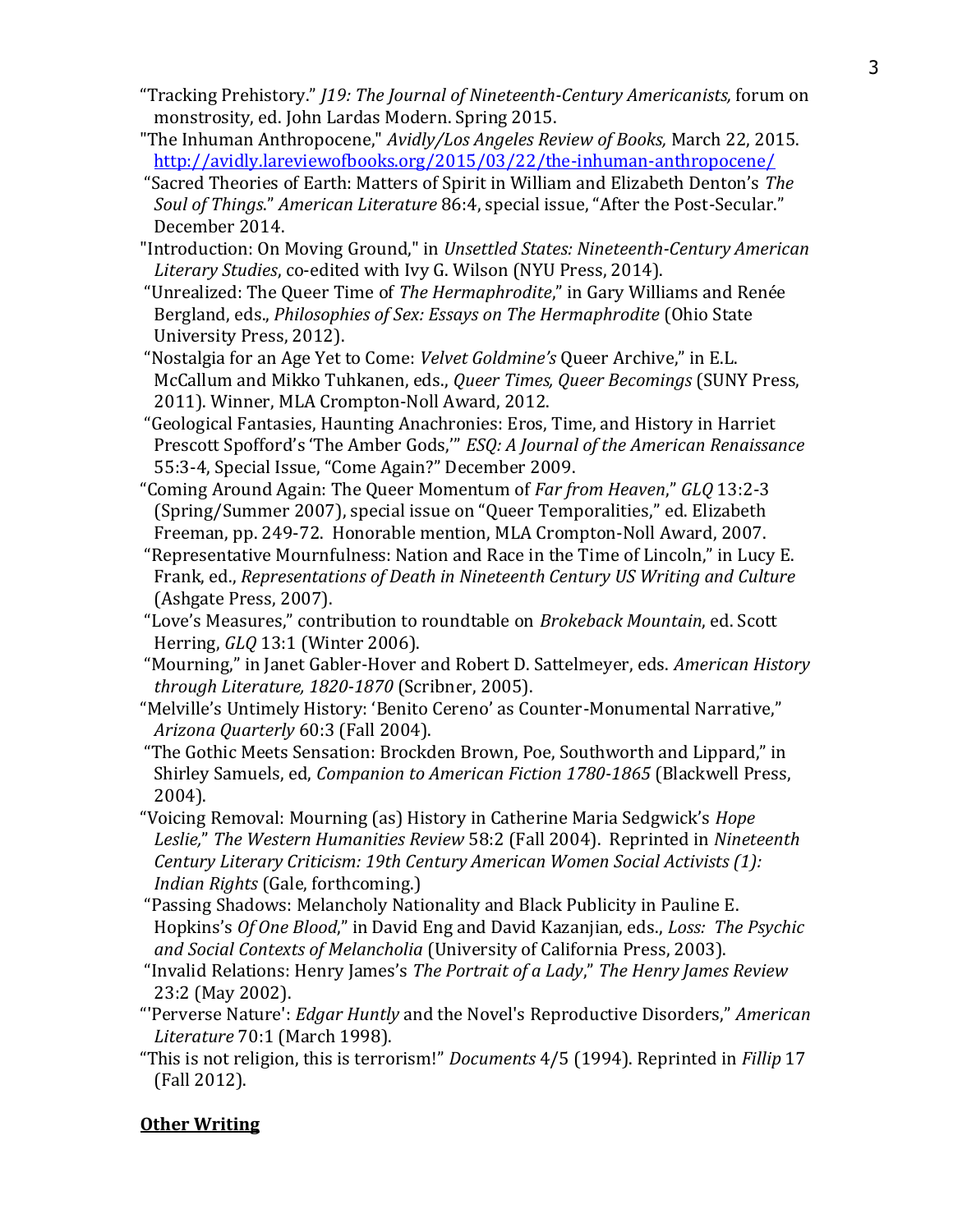- "MLA: Don't Capitulate. Advocate." Co-author. *Inside Higher Education*, June 24, 2014. [https://www.insidehighered.com/views/2014/06/24/essay-critiques-mla-report](https://www.insidehighered.com/views/2014/06/24/essay-critiques-mla-report-graduate-education)[graduate-education](https://www.insidehighered.com/views/2014/06/24/essay-critiques-mla-report-graduate-education)
- ["Trigger Warnings are Flawed."](https://www.insidehighered.com/views/2014/05/29/essay-faculty-members-about-why-they-will-not-use-trigger-warnings) Co-author. *Inside Higher Education,* May 29, 2014. [https://www.insidehighered.com/views/2014/05/29/essay-faculty-members](https://www.insidehighered.com/views/2014/05/29/essay-faculty-members-about-why-they-will-not-use-trigger-warnings)[about-why-they-will-not-use-trigger-warnings](https://www.insidehighered.com/views/2014/05/29/essay-faculty-members-about-why-they-will-not-use-trigger-warnings)
- "Citizenship in Flames." In Media Res, theme week, "Queer Citizenship," March 13, 2009[. http://mediacommons.futureofthebook.org/imr/2009/03/12/citizenship](http://mediacommons.futureofthebook.org/imr/2009/03/12/citizenship-flames)[flames](http://mediacommons.futureofthebook.org/imr/2009/03/12/citizenship-flames)

## **Invited Talks, Presentations, and Seminars**

- "The End of the World as We Knew It," lecture for Unnatural Disasters: Climate Change and the Limits of the Knowable, University of Illinois Urbana-Champaign, September 15, 2018.
- "That Sinking Feeling," talk for Stone Walks Lancaster: Militarisms, Migration, and Speculative Geology, Lancaster, PA, August 10, 2018.
- "Convulsive Affects," spotlight lecture for Capacious: Affect Inquiry/Making Space, Lancaster, PA, August 10, 2018.
- "Haunting," seminar for Capacious: Affect Inquiry/Making Space, Lancaster, PA, August 9, 2018.
- "Melville and the Non-Human," seminar co-leader, International Melville Society Conference, London, England, June 30, 2017.
- "Love and Death in the Anthropocene: Affect, Genre, *Moby-Dick*," Futures of American Studies Institute, Dartmouth College, June 24, 2017.
- "Love and Death in the Anthropocene: Affect, Genre, *Moby-Dick*," University of California at Davis, May 1, 2017.
- "The Memory of Water," for Post-Apocalyptic Realism symposium, Museum Brandhorst, Munich, Germany, March 17, 2017.
- "Earthquakes for Boys," Queer Inhumanisms symposium, Center for Sexual Diversity Studies, University of Toronto, February 10, 2017.
- "Love and Death in the Anthropocene: Geologic Time, Genre, *Moby-Dick*," Beaver Brook Lecture in American Literature and Environmental Studies, Connecticut College Department of English, April 21, 2016.
- "Animating Entanglements," presentation and seminar with Mel Y. Chen, Dartmouth College Gender Research Institute, Friday, April 15, 2016.
- "Spirit Friends," Duke University Program in Women's Studies, March 31, 2016.
- "Beyond Thoreau: Re-imagining Environmental Pedagogy," seminar co-directed with Jennifer James, C19: The Society for 19th Century Americanists Conference, Penn State University, March 19, 2016.
- "Love and Death in the Anthropocene: Geologic Time, Genre, *Moby-Dick*," Keynote, Personhood conference, Queens College Department of English, December 3, 2015.
- "Love and Death in the Anthropocene: Geologic Time, Genre, *Moby-Dick*," Local Americanists Speaker Series, University of Maryland Department of English, December 1, 2015.
- "Love and Death in the Anthropocene." Keynote, Climate Literacies Symposium, Oakland University, October 15, 2015.
- "Queer Feminist Matters," Conversation with Ann Cvetkovich, LGBT Studies, Cornell University, April 22, 2015.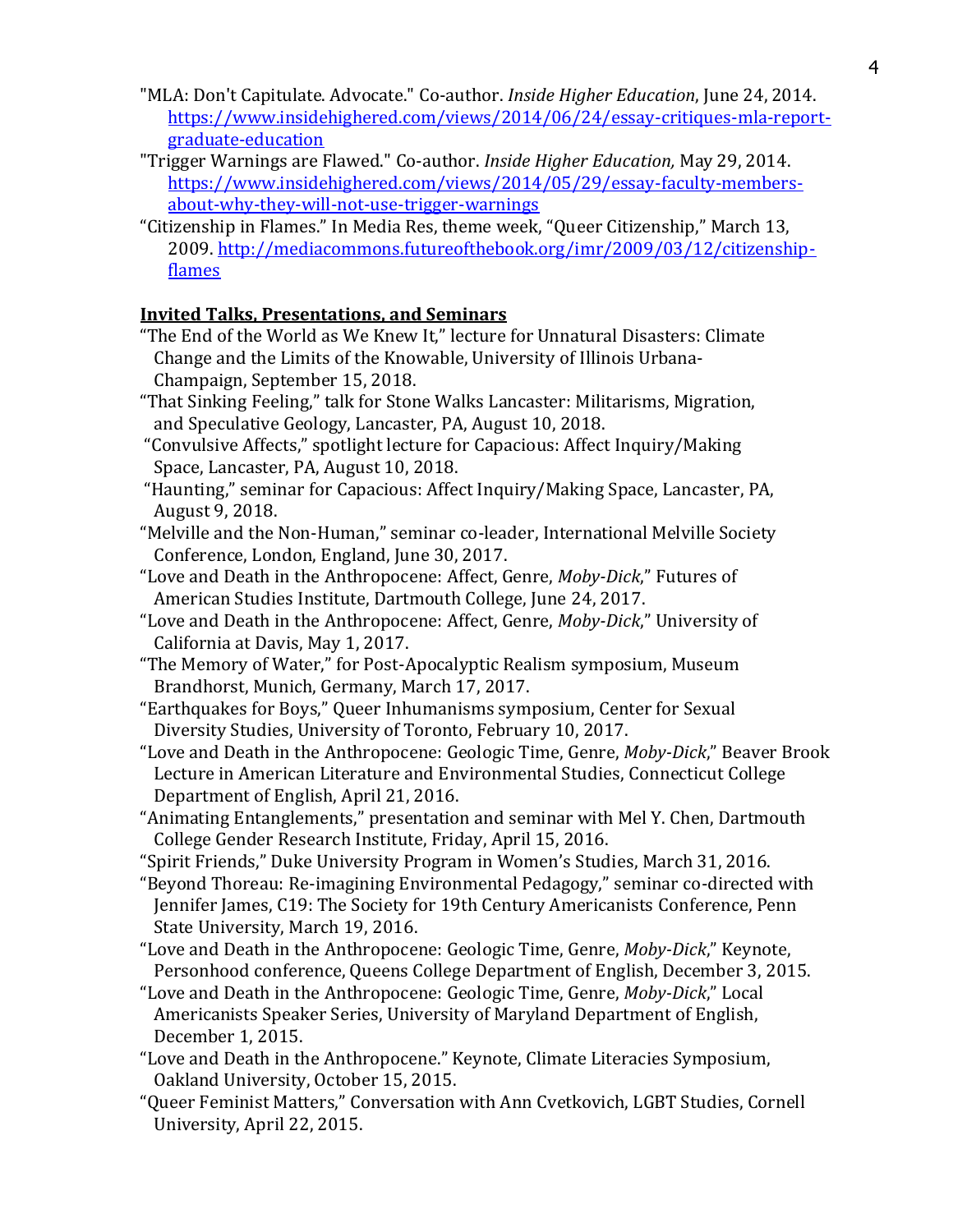- "What the Earth Remembers," [Contested Global Landscapes Project](http://socialsciences.cornell.edu/land-theme-project/) Conference, Institute for the Social Sciences, Cornell University, April 9, 2015.
- "Romancing the Trace: Edward Hitchcock's Speculative Ichnology," Department of English, Johns Hopkins University, March 26, 2015.
- "Thinking in the Anthropocene," roundtable, Lannan Symposium: [In Nature's Wake:](https://blogs.commons.georgetown.edu/innatureswake/)  [The Art and Politics of the Environmental Crisis,](https://blogs.commons.georgetown.edu/innatureswake/) Georgetown University, March 25, 2015.
- "Romancing the Trace: Edward Hitchcock's Speculative Ichnology," Society for the Humanities/Atkinson Center Annual Lecture on Sustainable Futures, Cornell University, March 2, 2015.
- "Time and Again: The Circuits of Spirit Photography," [Circuit, Current, Connection](http://cals.la.psu.edu/events/circuit-current-connection-a-cals-symposium)  [Symposium,](http://cals.la.psu.edu/events/circuit-current-connection-a-cals-symposium) Penn State, Center for American Literary Studies, February 27, 2015.
- "Romancing the Trace: Edward Hitchcock's Speculative Ichnology," SUNY Albany, Department of English, February 25, 2015.
- "Geo-Testimonial in the Anthropocene," [New Matters and](http://lgbts.yale.edu/event/conference-new-matters-and-queer-life) Queer Life Symposium, Yale University, Women's, Gender and Sexuality Studies Program, January 30, 2015.
- ["How the Earth Feels: Geo](http://vimeo.com/112395302)-Affect in Times of Crisis," Cornell University, Society for the Humanities, October 31, 2014.
- "Romancing the Trace: Ichnology, Aesthetics and Agency, 1835-1860," University of Toronto Affect Seminar, October 24, 2014.
- "On Moving Ground: The Unsettled States of American Studies," Northwestern University, October 17, 2014.
- "Romancing the Trace: Ichnology, Aesthetics and Agency, 1835-1860," Rutgers University Americanist Seminar, May 1, 2014.
- "Romancing the Trace: Ichnology and Affect, 1835-1860," Columbia University American Studies Seminar, February 4, 2014.
- "How the Earth Feels: Geological Fantasy and the Queer Nonhuman," University of Southern California, October 17, 2013.
- "Time and Again: The Circuits of Spirit Photography," University of California-Irvine, May 30, 2013.
- "Sacred Theories of Earth, or, What It's Like to Channel a Thing," University of Wisconsin-Madison, April 11, 2013; Columbia University, March 29, 2013.
- "Sacramental Geology," University of California-Berkeley, April 3, 2013.
- "Earthiness, Enchantment, Exuberance," Johns Hopkins University, November 2, 2012. "The Erotics of Objects: Reading, Sex, 'A New England Nun,' English Department
- Americanist Colloquium, University of California-Los Angeles, October 11, 2012.
- "The Way We Read Sex Now," Pomona College, March 2, 2012.
- "Touching Spirits," keynote address, George Washington University Graduate English Colloquium, February 10, 2012.
- "Feminism without Humans," for the Program for the Study of Women, Gender and Sexuality Futures Seminar, Johns Hopkins University, December 8, 2011.
- "Spirits That Matter, or, the Return of the Ghost," Pomona College, October 13, 2011.
- "Spirits That Matter: Spiritualism, Photography and the History of Worlds,"
- Americanist Colloquium, Yale University, September 29, 2011.
- "The Ghostly Turn," keynote address, "Critical Junctures: America and its Crises," Chesapeake Area American Studies Association conference, George Mason University, April 2, 2011.
- "The Politics of (Queer) Grief," Hamilton College, November 8, 2010.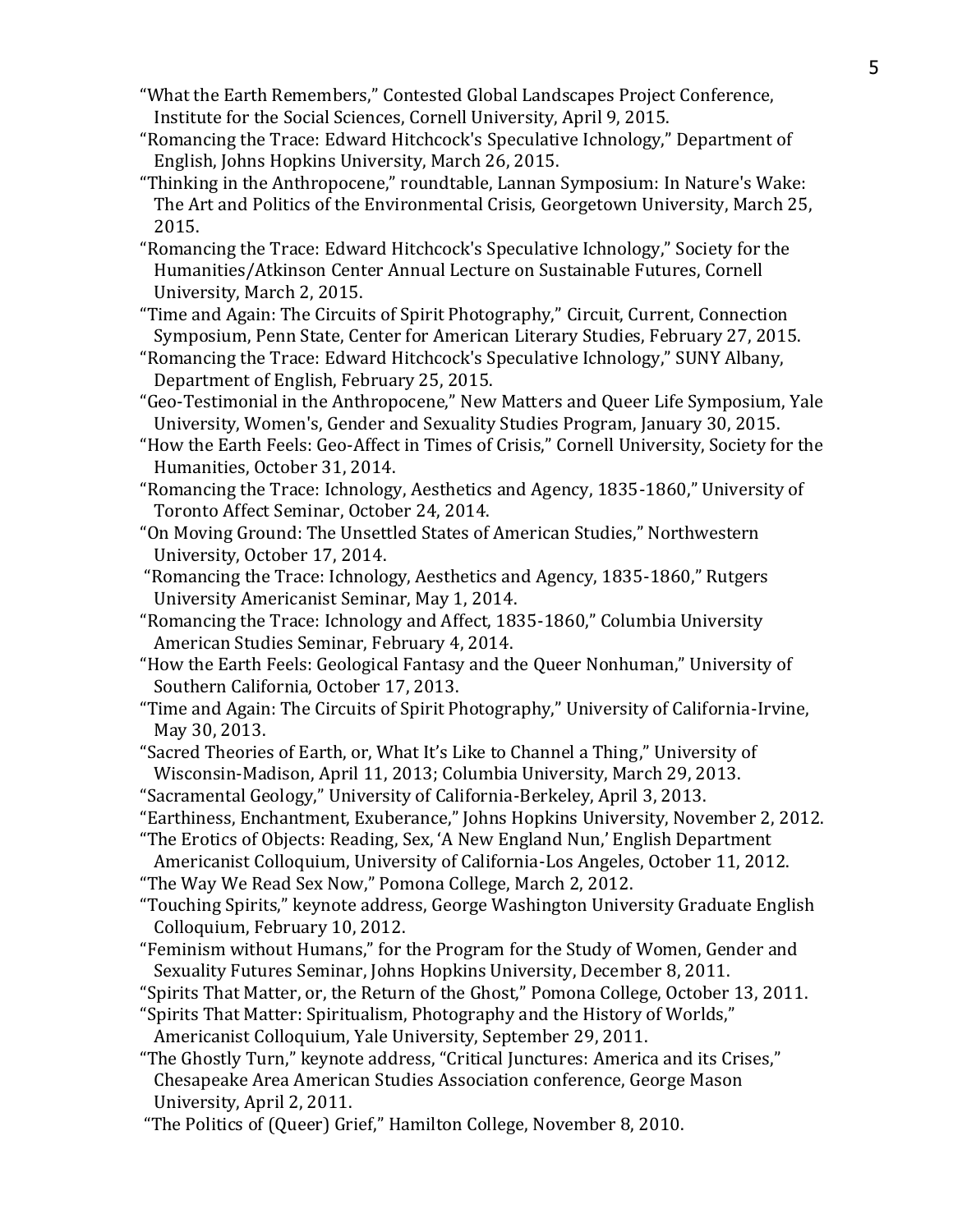"Touching, Clinging, Haunting, Worlding: On the Spirit Photograph," keynote address, "Death and Representation," University of Rochester, March 26, 2010; invited talk, Haverford College, March 27, 2010; Bowdoin College, April 30, 2010; Cornell University, October 1, 2010; Wellesley College, November 2, 2010.

### **Conference Presentations**

- "Melancholia," for "Our Secular Concepts," American Comparative Literature Association Convention, Los Angeles, California, March 31, 2018.
- "Indian Underground: Geological Fantasy and Settler Colonialism," for "The Subterranean Nineteenth Century," Climate, C19: The Society for 19th Century Americanists Biennial Conference, Albuquerque, NM, March 24, 2018.
- Chair, "Other Humans," C19: The Society for 19th Century Americanists Biennial Conference, Albuquerque, NM, March 24, 2018.
- "The Memory of Water," for "Political Disappointment," Modern Language Association Convention, New York, NY, January 5, 2018.
- "I Wish I Knew How to Quit You," for "Anthropocene Reading," roundtable, Modern Language Association Convention, New York, NY, January 4, 2018.
- "Earthquakes for Boys," for "Ecological Catastrophe, Past and Present," roundtable, Modern Language Association Convention, Philadelphia, PA, January 6, 2017.
- "Extinction," for "Unsettling? The Field of C19 Studies: A Roundtable," Unsettling, C19: The Society for 19th Century Americanists Biennial Conference, Penn State University, March 19, 2016.
- Chair, "Queer History and the Ontological Turn," Modern Language Association Convention, Austin, TX, January 9, 2016.
- Chair, "Afterlives of Nineteenth-Century American Racism," Modern Language Association Convention, Austin, TX, January 9, 2016.
- "Love and Death in the Anthropocene," for "Forms and Fantasies of Annihilation," American Studies Association Convention, Toronto, ON, October 8, 2015.
- "Rocks," for "Speaking Substances: Media for the Anthropocene," Modern Language Association Convention, January 8, 2015.
- "Fossils," for "Enchanted Objects," roundtable, Commons, C19: The Society of Nineteenth Century Americanists Biennial conference, Chapel Hill, NC, March 14, 2014.
- Chair, "Here and Now: The Critical Possibilities of the Textured Present," American Studies Association Convention, Washington, DC, November 23, 2013.
- "Stuff White People Like," for New Materialisms, Futurity, Speculative Realisms plenary session, American Studies Association Convention, San Juan, Puerto Rico, November 16, 2012.
- "Sacred Theories of Earth, or, Getting Your Rocks Off," for "Nonsecular Embodiments in Antebellum America," Prospects: A New Century, C19: The Society of Nineteenth Century Americanists Biennial Conference, Berkeley, CA, April 13, 2012.
- "Turning to Stone," for Affective Histories, Critical Transformations session, American Studies Association Convention, Baltimore, MD, October 21, 2011.
- "Touching the Spirit Photograph," for "The Spectral and the Spectacular,"